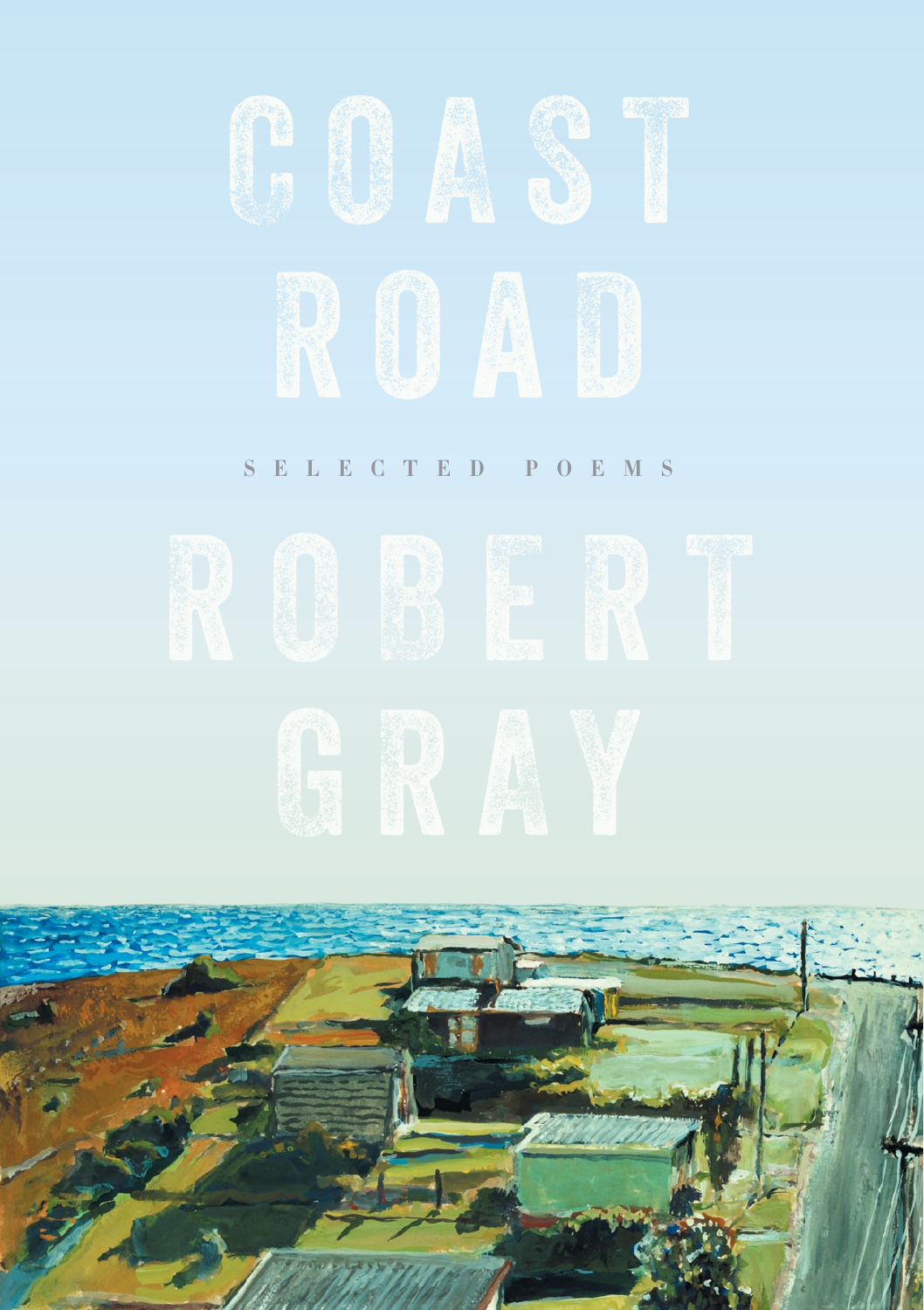#### **NORTH COAST TOWN**

Out beside the highway, first thing in the morning, nothing much in my pockets but sand from the beach. A Shell station (with their 'Mens' locked), a closed hamburger stand.

I washed at a tap down beside the changing sheds, stepping about on mud. Through the wall smell of the vandals' lavatory and an automatic chill flushing in the urinal.

Eat a floury apple and stand about. At this kerb sand crawls by, and palm fronds here scrape dryly. Car after car now – it's like a boxer warming up with the heavy bag, spitting air.

A car slows and I chase it. Two hoods going shooting. Tattoos and greasy Fifties pompadour. Rev in High Street, drop their first can. Plastic pennants on the distilled morning, everywhere;

a dog trotting, and someone hoses down a pavement; our image flaps in shop fronts; smoking on past the pink 'Tropicana' motel (stucco with seashells); the RSL, like a fancy-dress pharaoh; the 'Odeon',

a warehouse picture show. We pass bulldozed acres; the place is becoming chrome, tile-facing and plate glass, they're making California; pass an Abo, not attempting to hitch, outside town.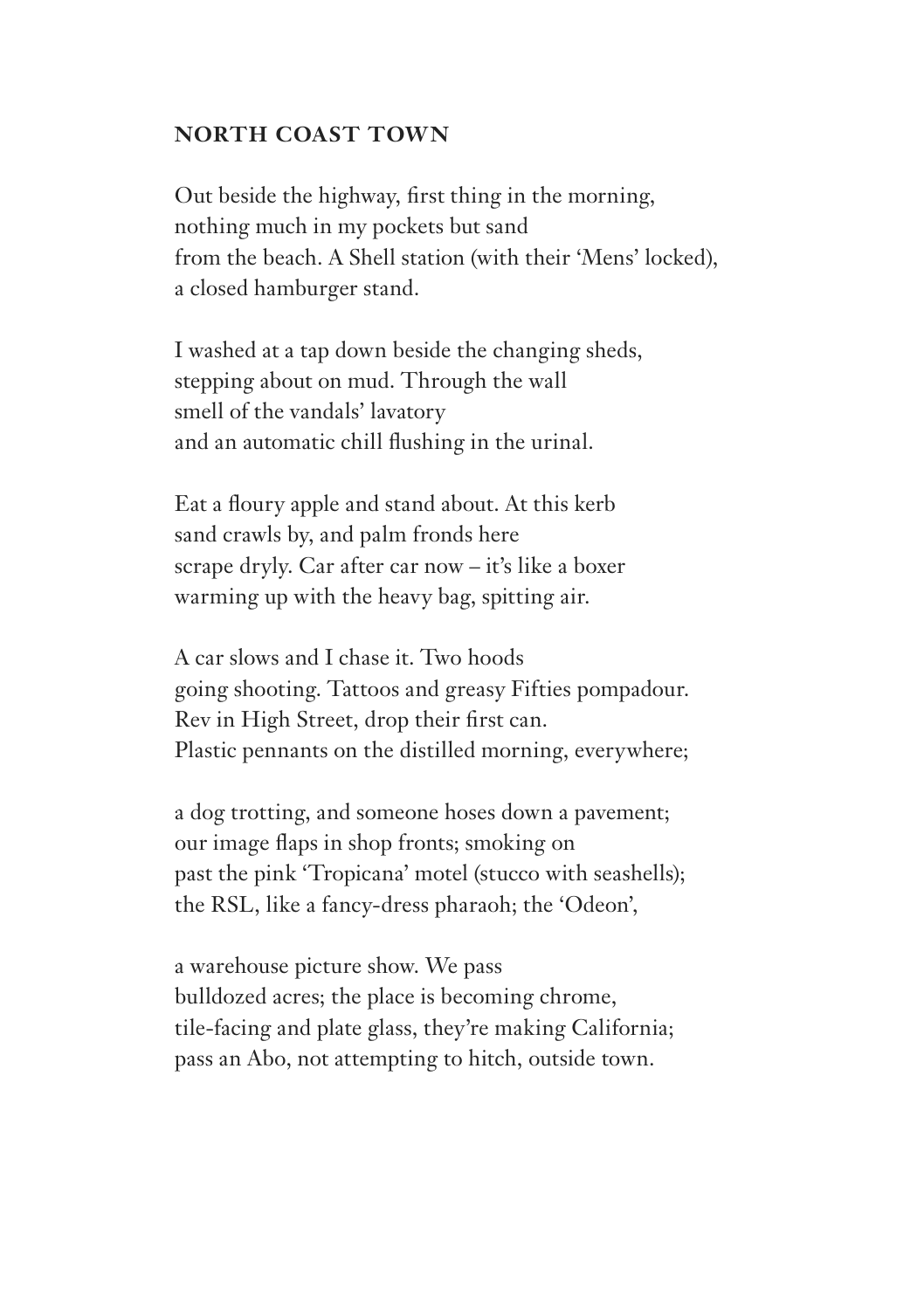## **The Meatworks**

Most of them worked around the slaughtering out the back, where concrete gutters crawled off heavily, and the hot, fertilizer-thick, sticky stench of blood sent flies mad, but I settled for one of the lowest-paid jobs, making mince, the furthest end from those bellowing, sloppy yards. Outside, the pigs' fear made them mount one another at the last minute. I stood all day by a shaking metal box that had a chute in, and a spout, snatching steaks from a bin they kept refilling pushing them through arm-thick corkscrews, grinding around inside it, meat or not – chomping, bloody mouth – using a greasy stick shaped into a penis. When I grabbed it the first time it slipped, slippery as soap, out of my hand, in the machine that gnawed it hysterically a few moments louder and louder, then, shuddering, stopped; fused every light in the shop. Too soon to sack me – it was the first thing I'd done. For a while I had to lug gutted pigs white as swedes and with straight stick tails to the ice rooms, hang them by the hooves on hooks – their dripping solidified like candle-wax – or pack a long intestine with sausage meat.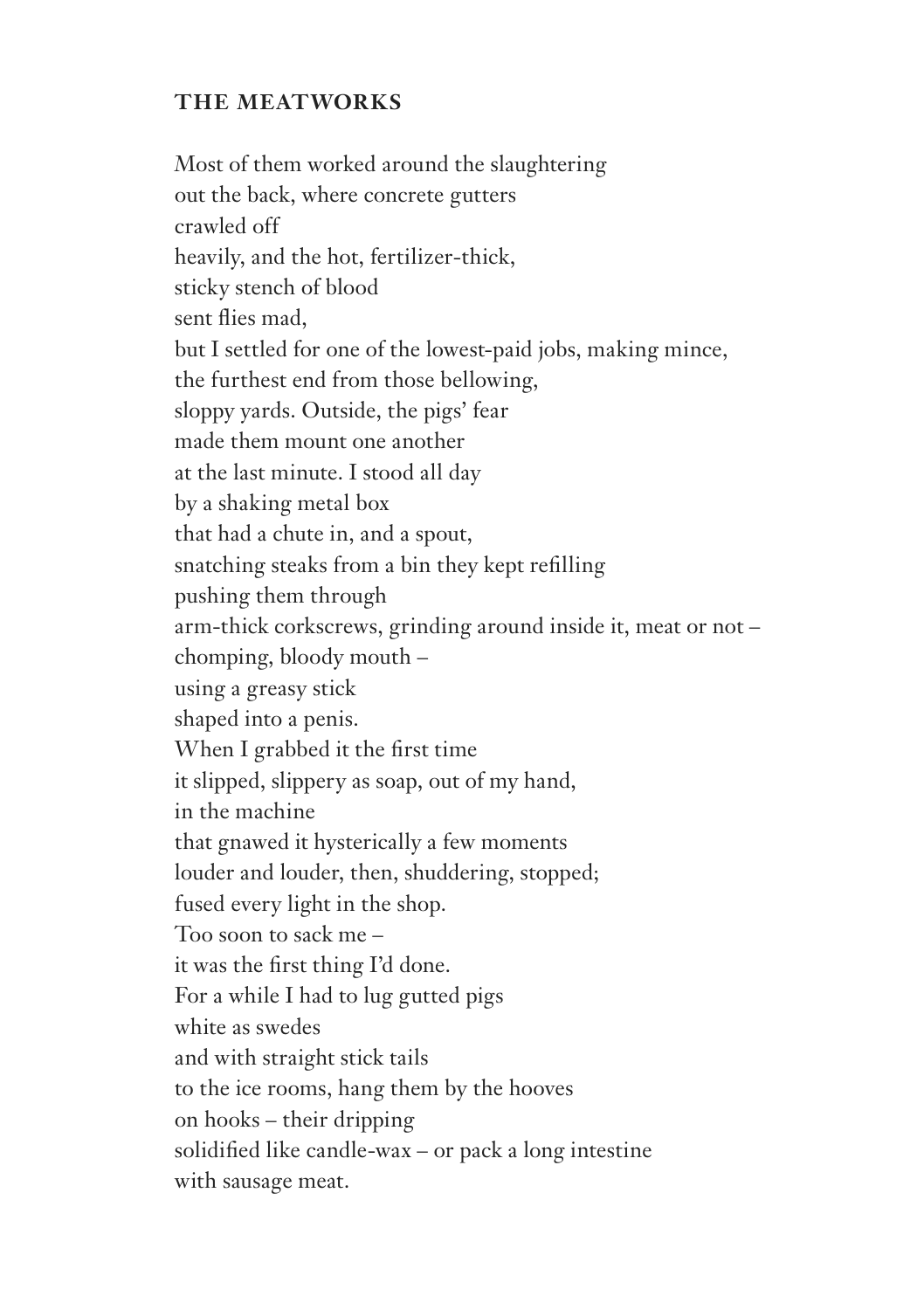We got meat to take home – bags of blood; red plastic with the fat showing through. We'd wash, then out on the blue metal toward town; but after sticking your hands all day in snail-sheened flesh, you found, around the nails, there was still blood. I usually didn't take the meat. I'd walk home on the shiny, white-bruising beach, in mauve light, past the town. The beach, and those startling, storm-cloud mountains, high beyond the furthest fibro houses, I'd come to be with. Caught, where the only work was at this Works. My wife walked, carrying her sandals, in the sand and beach grass, to meet me. I'd scoop up shell-grit and scrub my hands, treading about through the icy ledges of the surf as she came along. We said that working with meat was like burning the live bush and fertilizing with rottenness, for the frail green money. There was a flaw to the analogy you felt, but one not looked at, then – the way those pigs stuck there, clinging onto each other.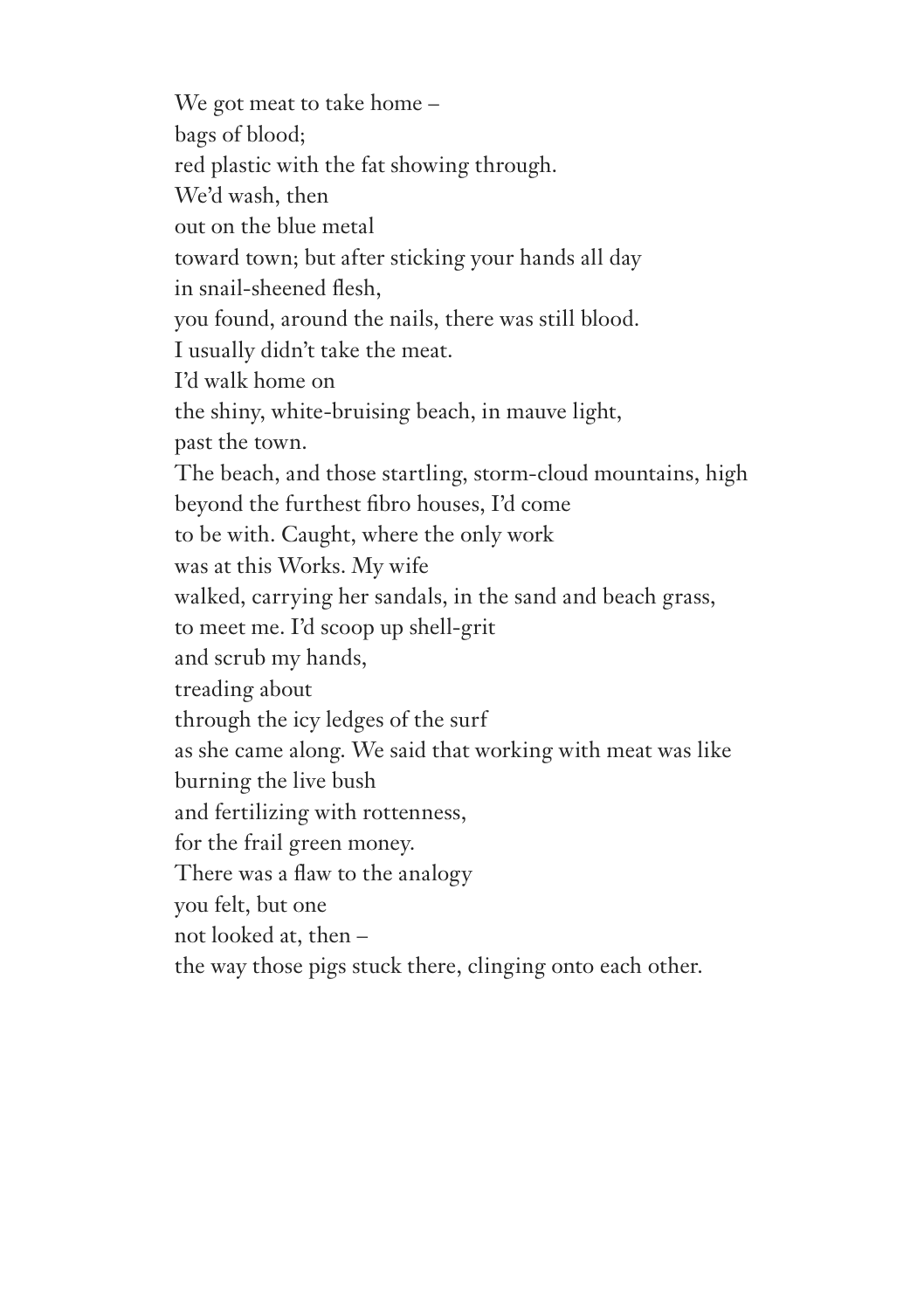#### **Harbour Dusk**

She and I came wandering there through an empty park, and we laid our hands on a stone parapet's fading life. Before us, across the oily, aubergine dark of the harbour, we could make out yachts –

beneath an overcast sky, that was mauve underlit, against a far shore of dark, crumbling bush. Part of the city, to our left, was fruit shop bright. After the summer day, a huge, moist hush.

The yachts were far across their empty fields of water. One, at times, was gently rested like a quill. They seemed to whisper, slipping amongst each other, always hovering, as though resolve were ill.

Away off, through the strung Bridge, a sky of mulberry and orange chiffon. Mauve-grey, each sloven sail – like nursing sisters in a deep corridor, some melancholy; or nuns, going to an evening confessional.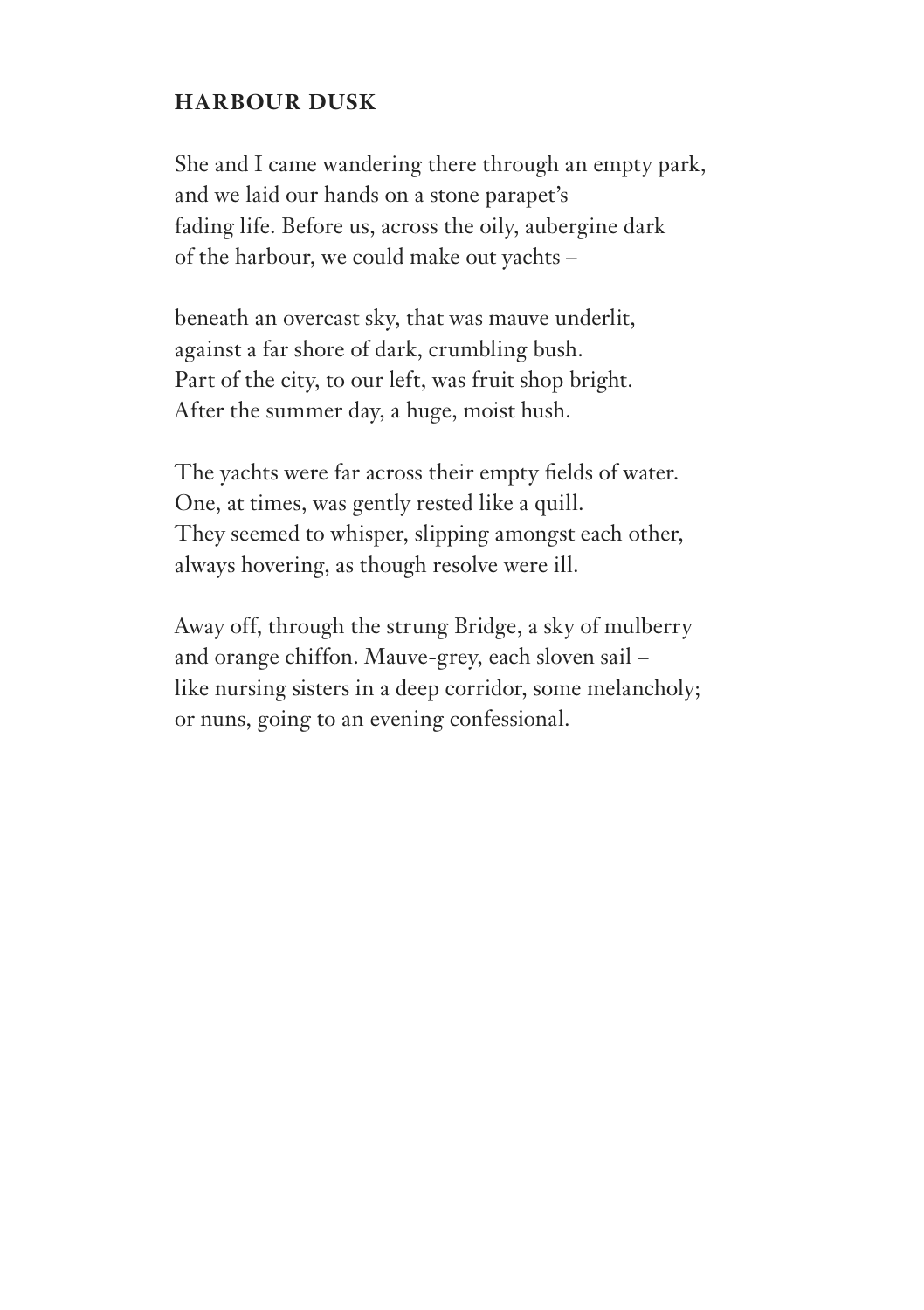## **Twilight**

These long stars on

stalks that have grown up

early and are like

water plants and that stand

in all the pools and the lake

even at the brim

of the dark cup

before your mouth these are

the one slit star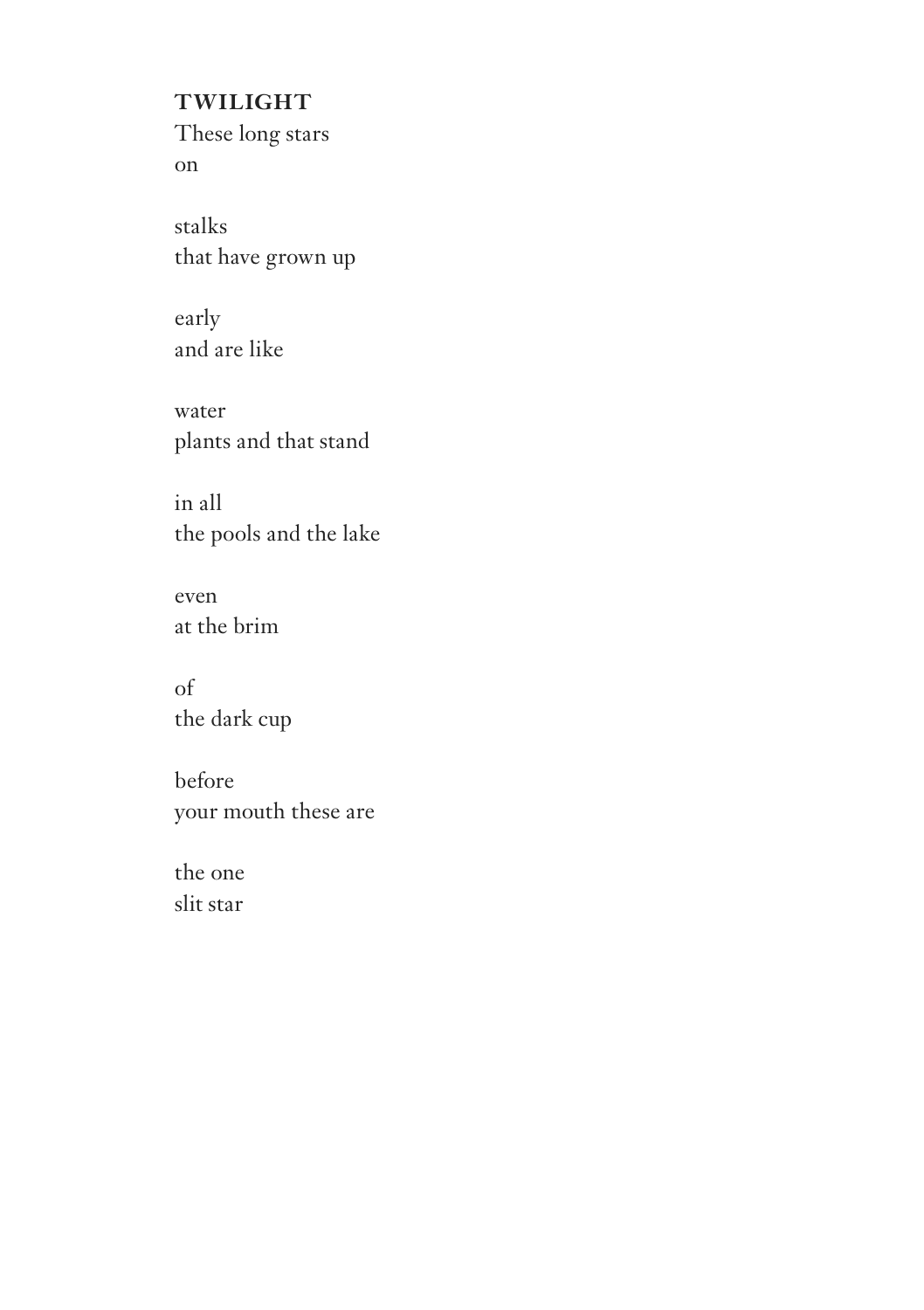# **In Departing Light**

My mother all of ninety has to be tied up in her wheelchair, but still she leans far out of it sideways; she juts there brokenly, able to cut with the sight of her someone who is close. She is hung like her hanging mouth in the dignity of her bleariness, and says that she is perfectly all right. It is impossible to get her to complain or to register anything for longer than a moment. She has made Stephen Hawking look healthy. It's as though she is being sucked out of existence sideways through a porthole and we've got hold of her feet. She's very calm. If you live long enough it isn't death you fear but what life can still do. And she appears to know this somewhere, even if there's no hope she could formulate it. Yet she is so calm you think of an immortal – a Tithonus withering forever on the edge of life, though never a moment's grievance. Taken out to air my mother seems in a motorcycle race, she the sidecar passenger who keeps the machine on the road, trying to lie far over beyond the wheel. Seriously, concentrated, she gazes ahead towards the line, as we go creeping around and around, through the thick syrups of a garden, behind the nursing home. Her mouth is full of chaos. My mother revolves her loose dentures like marbles ground upon each other, or idly clatters them,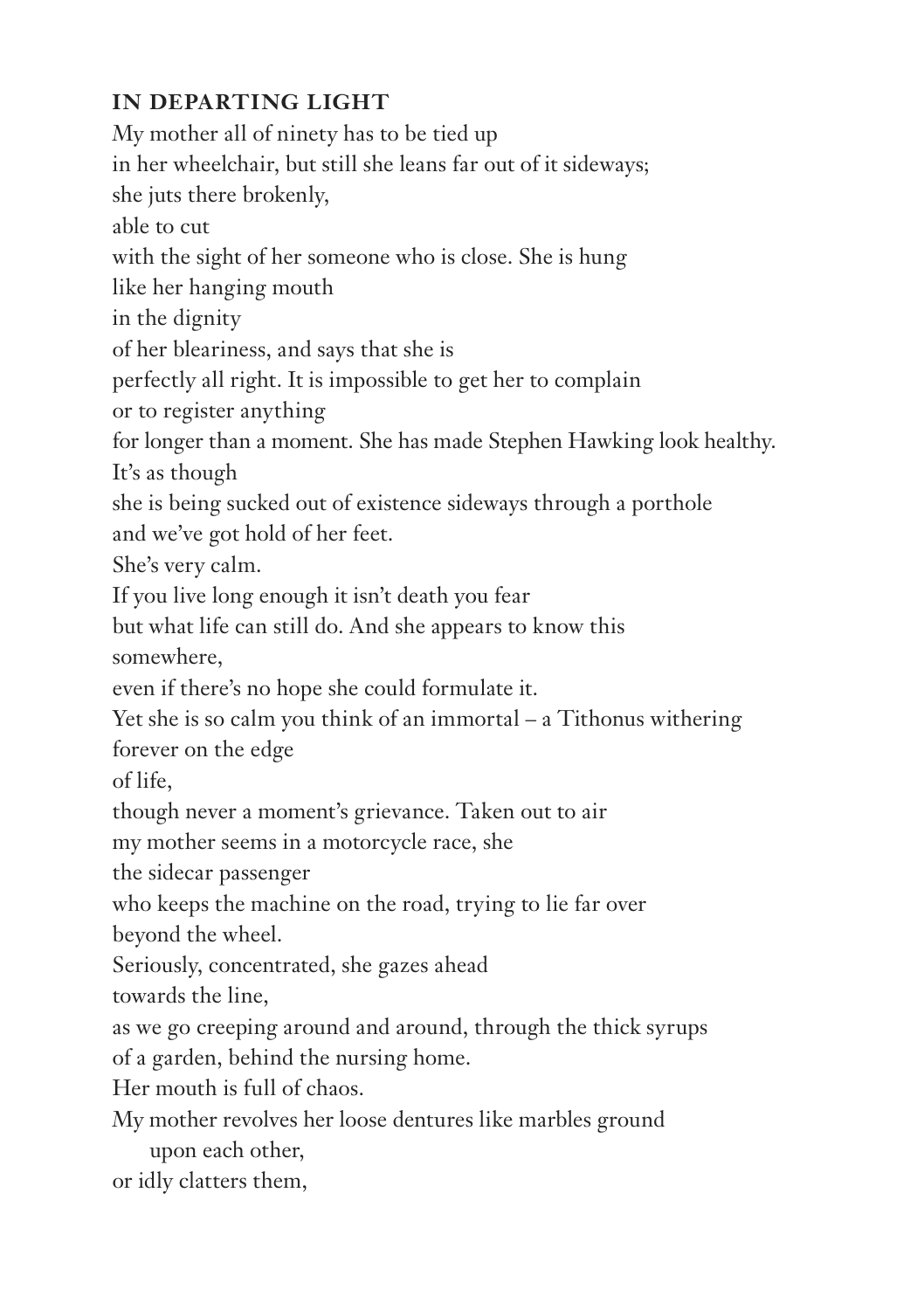broken and chipped. Since they won't stay on her gums she spits them free with a sudden blurting cough, which seems to have stamped out of her an ultimate breath. Her teeth fly into her lap or onto the grass, breaking the hawsers of spittle. What we see in such age is for us the premature dissolution of a body, as it slips off the bones and back to protoplasm before it can be decently hidden away. And it's as though the synapses were almost all of them broken between her brain cells and now they waver about feebly on the draught of my voice and connect at random and wrongly and she has become a surrealist poet. 'How is the sun on your back?' I ask. 'The sun is mechanical,' she tells me, matter of fact. Wait a moment, I think, is she becoming profound? From nowhere she says, 'The lake gets dusty.' There is no lake here, or in her past. 'You'll have to dust the lake.' It could be She has grown deep, but then she says, 'The little boy in the star is food,' or perhaps 'The little boy is the star in food,' and you think, 'More likely this appeals to my kind of superstition.' It is all a tangle, and interpretations, and hearing amiss, all just the slipperiness of her descent.

We sit and listen to the bird-song, which is like wandering lines of wet paint –

it is like an abstract expressionist at work, his flourishes and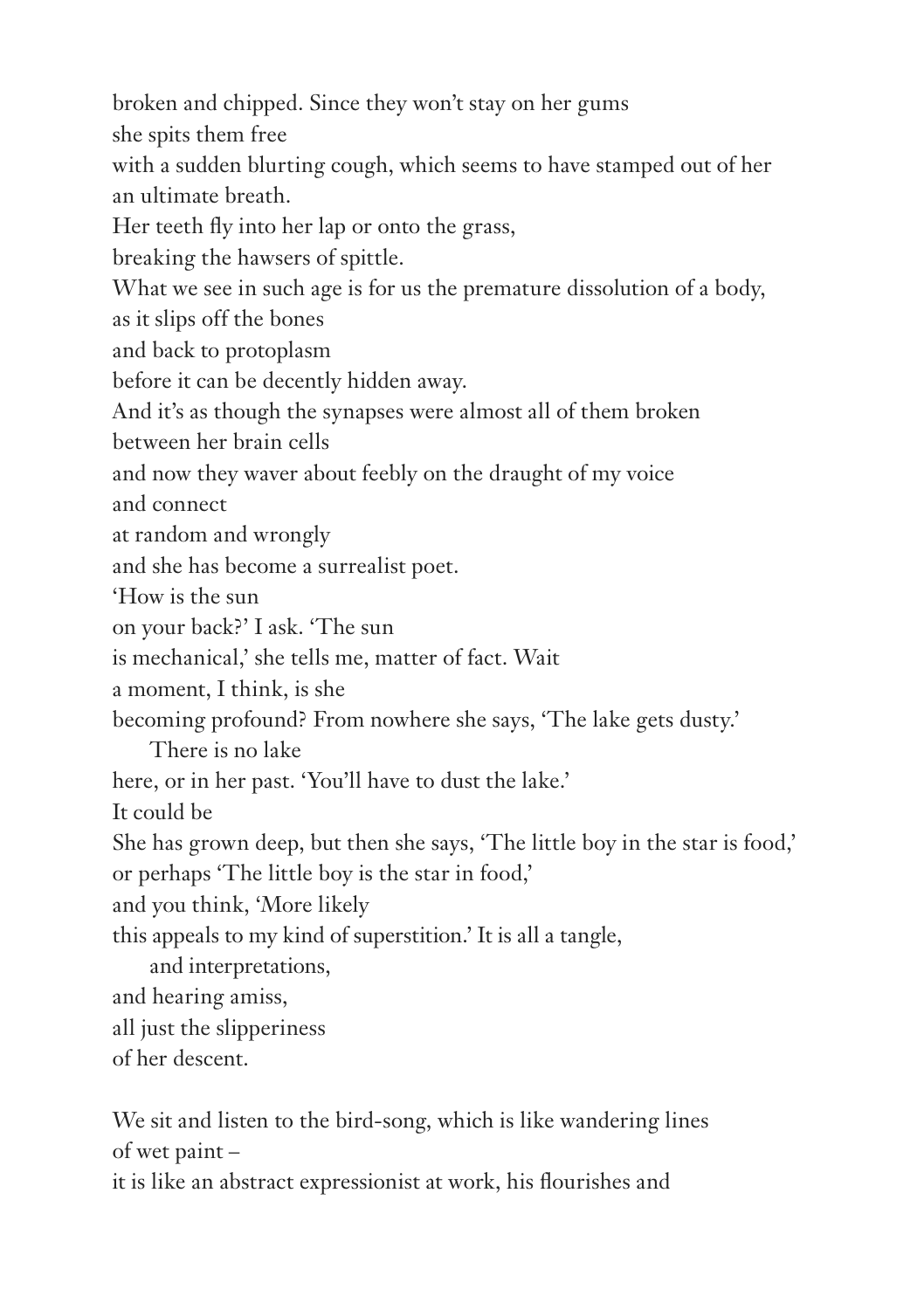then the touches barely there, and is going on all over the stretched sky. If I read aloud skimmingly from the newspaper, she immediately falls asleep. I stroke her face and she wakes and looking at me intently she says something like, 'That was a nice stick.' In our sitting about she has also said, relevant of nothing, 'The desert is a tongue.' 'A red tongue?' 'That's right, it's a it's a sort of you know – it's a – it's a long motor car.' When I told her I might go to Cambridge for a time, she said to me, 'Cambridge is a very old seat of learning. Be sure –' but it became too much – 'be sure of the short Christmas flowers.' I get dizzy, nauseous, when I try to think about what is happening inside her head. I keep her out there for hours, propping her straight, as she dozes, and drifts into waking; away from the stench and the screams of the ward. The worst of all this, for me, is that despite such talk, now is the most peace I've known her to have. She reminisces, momentarily, thinking that I am one of her long-dead brothers. 'Didn't we have some fun on those horses, when we were kids?' she'll say, giving her thigh a little slap. Alzheimer's is nirvana, in her case. She never mentions anything of what troubled her adult years – God, the evil passages of the Bible, her own mother's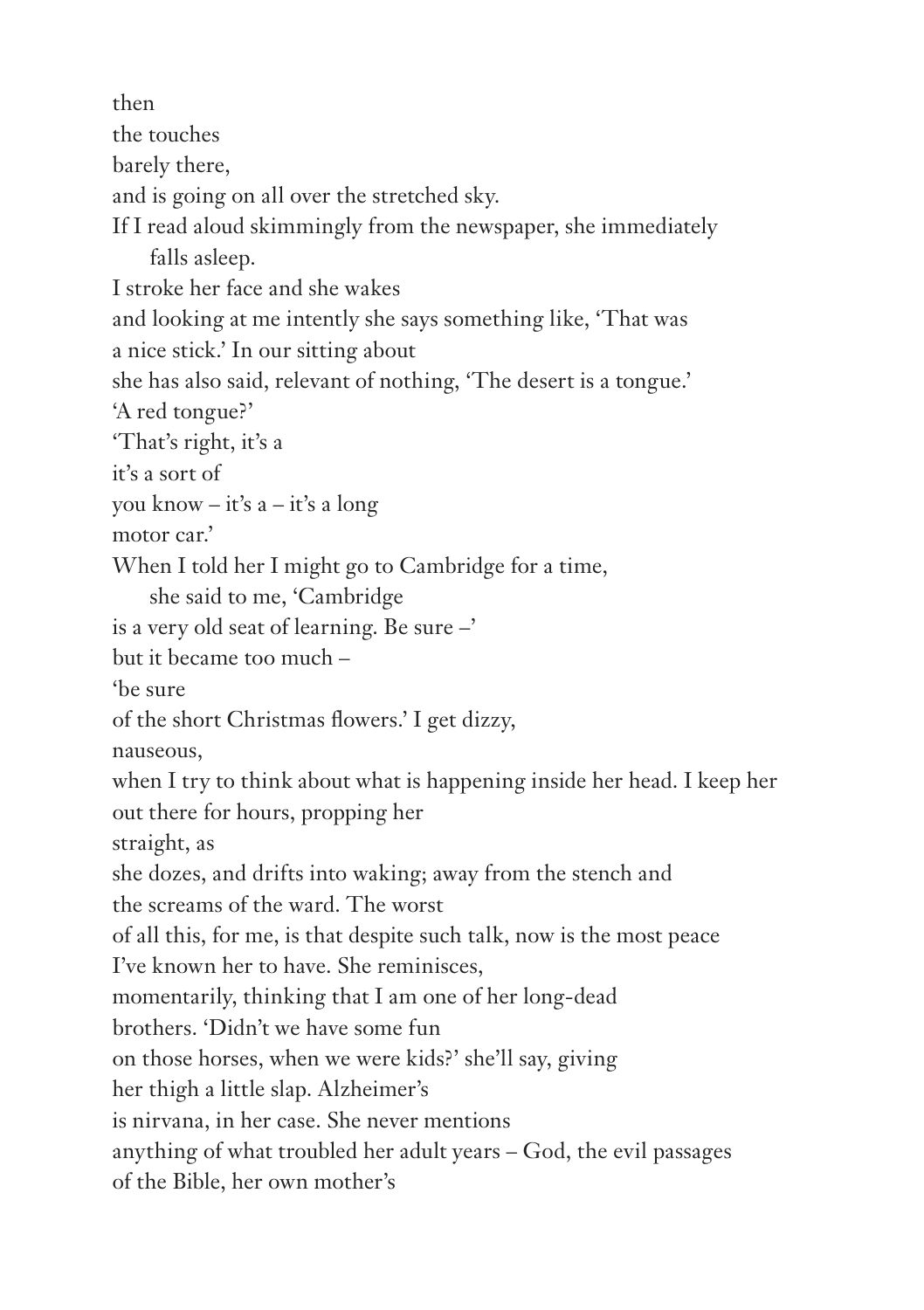long, hard dying, my father. Nothing at all of my father, and nothing of her obsession with the religion that he drove her to. She says the magpie's song, which goes on and on, like an Irishman wheedling to himself, and which I have turned her chair towards, reminds her of a cup. A broken cup. I think that the chaos in her mind is bearable to her because it is revolving so slowly – slowly as dust motes in an empty room. The soul? The soul bas long been defeated, and is all but gone. She's only productive now of bristles on the chin, of an odour like old newspapers on a damp concrete floor, of garbled mutterings, of some crackling memories, and of a warmth (it was always there, the marsupial devotion), of a warmth that is just in the eyes now, particularly when I hold her and rock her for a while, as I lift her back to bed – a folded package, such as, I have seen from photographs, was made of the Ice Man. She says, 'I like it when you – when when you…' I say to her, 'My brown-eyed girl.' Although she doesn't remember the record, or me come home that time, I sing it to her: 'Da da-dum, de-dum, da-dum … And it's you, it's you,'– she smiles up, into my face –'it's you, my brown-eyed girl.'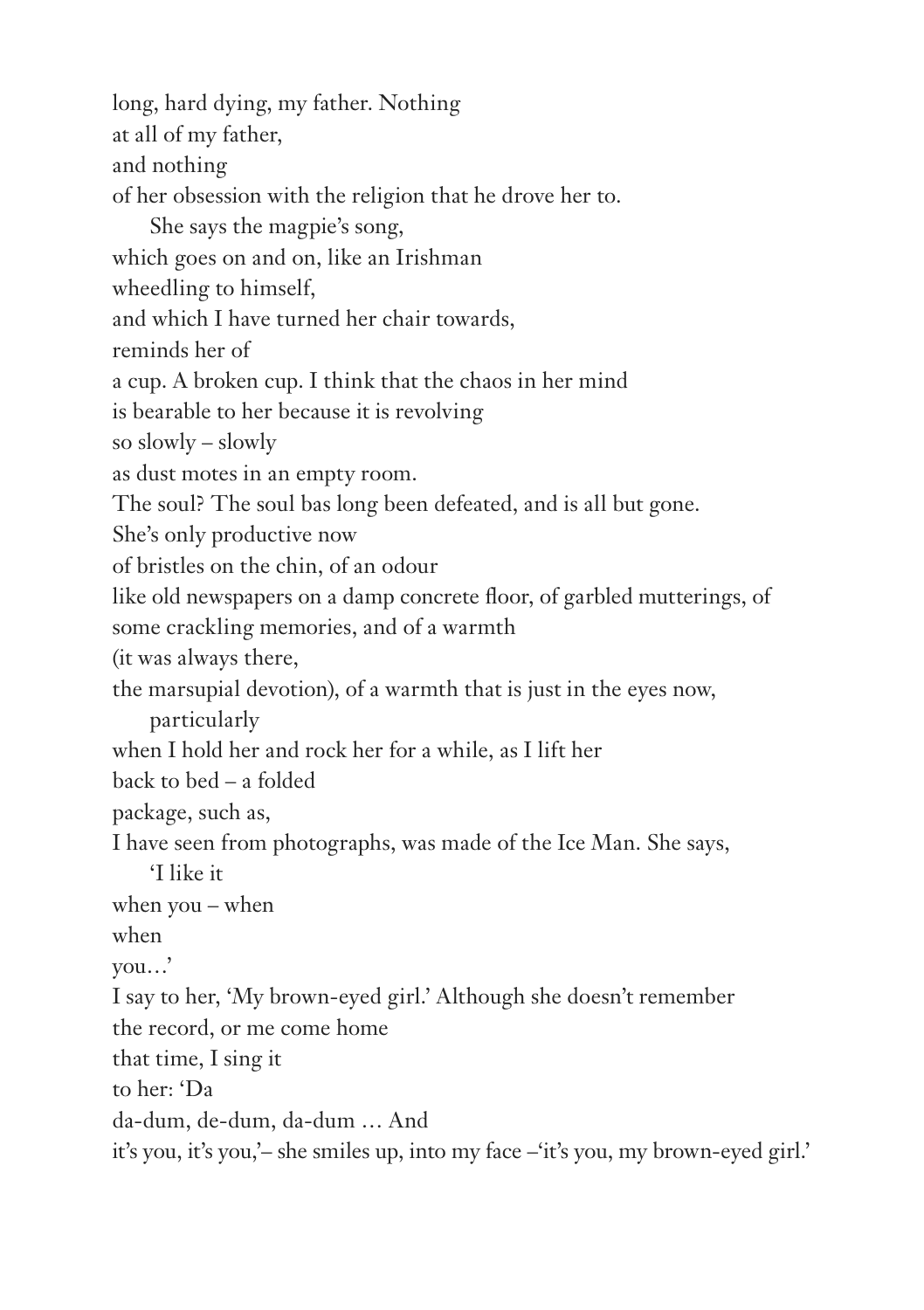My mother will get lost on the roads after death. Too lonely a figure to bear thinking of. As she did once, one time at least, in the new department store in our town; discovered hesitant among the aisles; turning around and around, becoming a still place. Looking too kind to reject even a wrong direction, outrightly. And she caught my eye, watching her, and knew I'd laugh and grinned. Or else, since many another spirit will be arriving over there, whatever those are – and all of them clamorous as seabirds, along the walls of death – she will be pushed aside easily, again. There are hierarchies in Heaven, we remember; and we know of its bungled schemes. Even if the last shall be first', as we have been told, she could not be first. It would not be her. But why become so fearful? This is all of your mother, in your arms. She who now, a moment after your game, has gone; who is confused and would like to ask why she is hanging here. No – she will be safe. She will be safe in the dry mouth of this red earth, in the place she has always been. She who hasn't survived living, how can we dream that she will survive her death?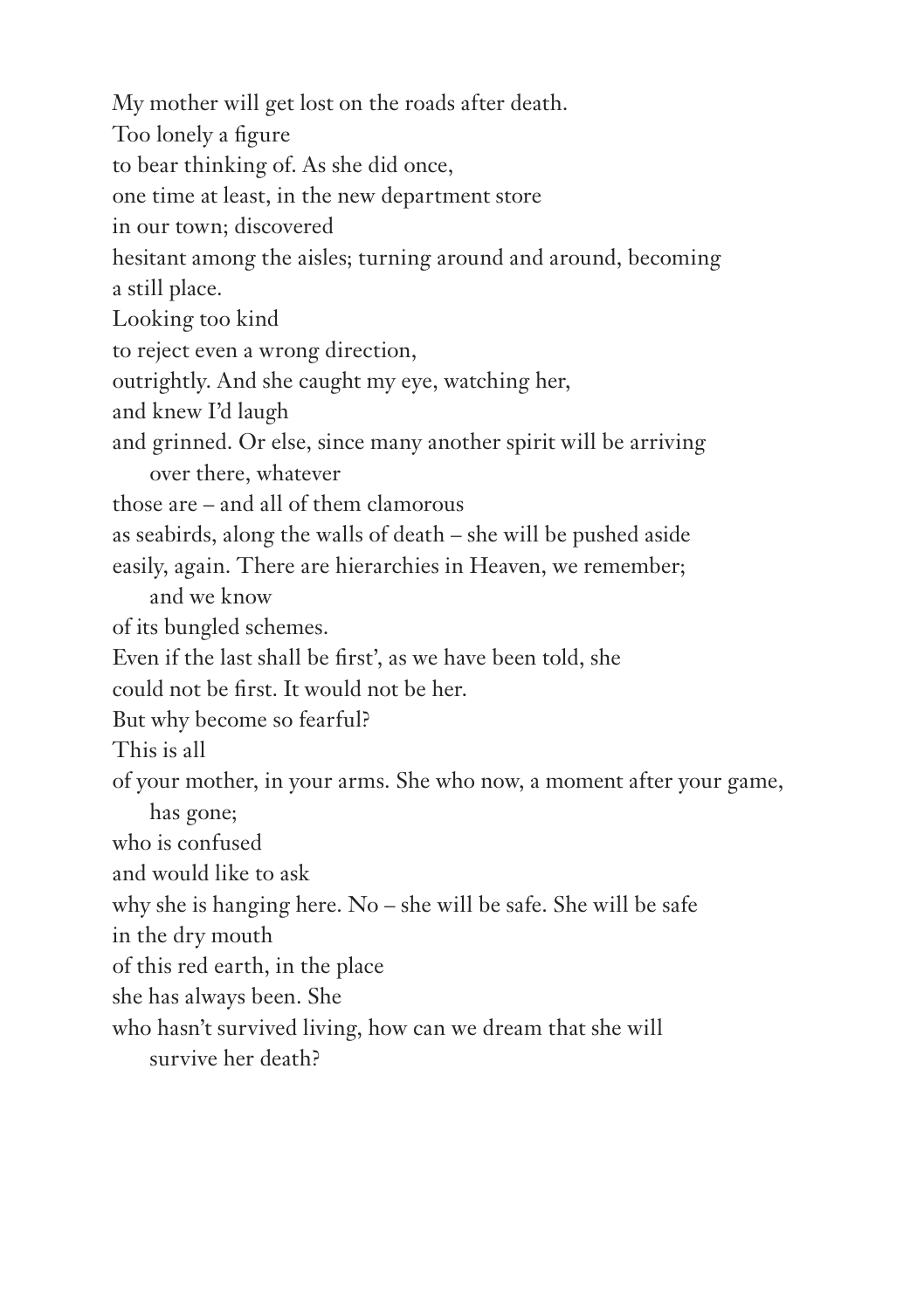

Robert Gray's collections include *Creekwater Journal* (1974), *The Skylight* (1984), *Afterimages* (2002) and *Cumulus* (2012). He has won the New South Wales and Victorian premiers' awards for poetry, and in 1990 he won the Patrick White Award for literature.